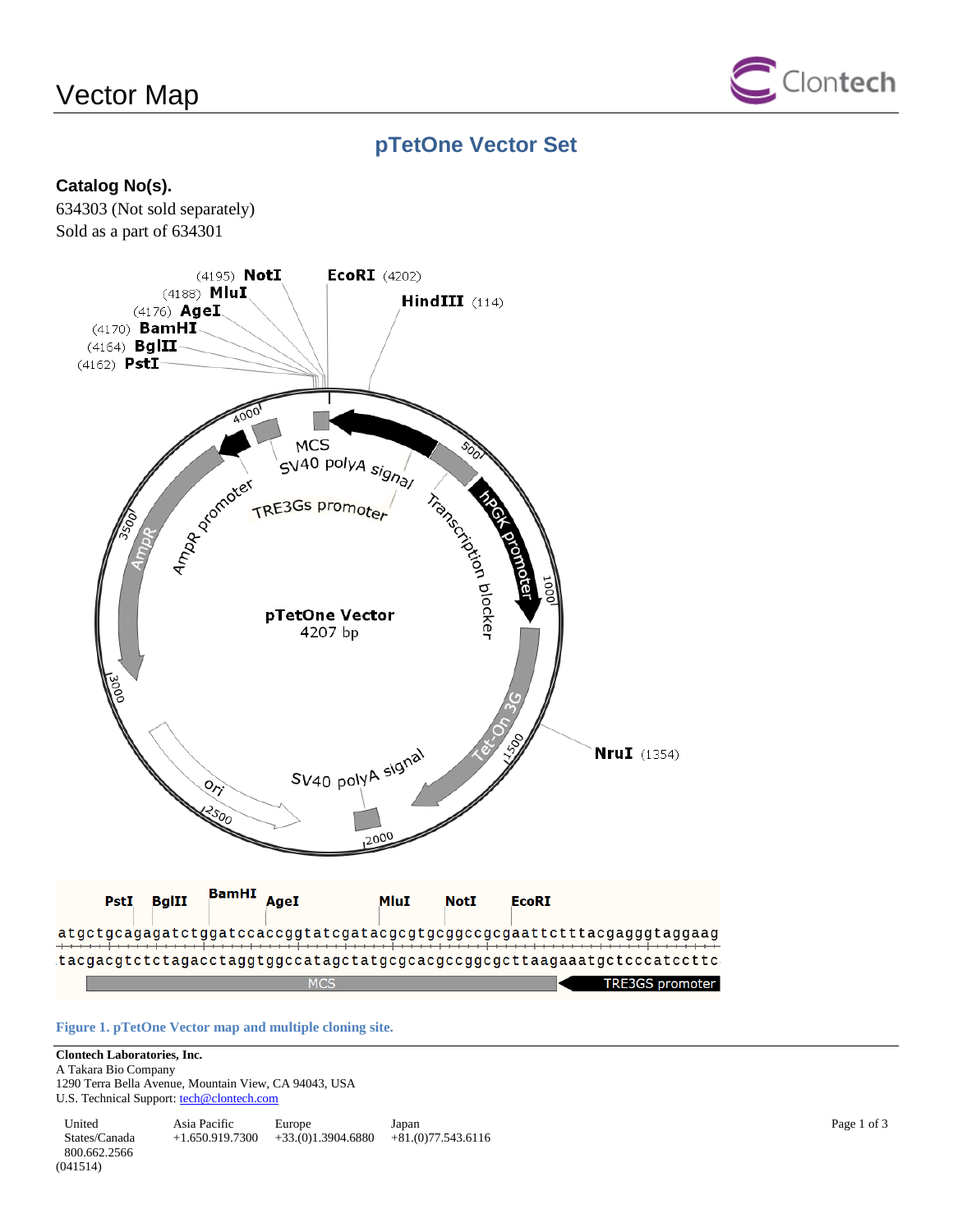pTetOne Vector Set (Not sold separately) Sold as a part of Cat. Nos.634301

## **Location of Features (pTetOne Vector)**

- *P*TRE3GS (TRE3GS promoter): 1–365
- Transcription blocker: 372–525
- $\bullet$  *P*<sub>hPGK</sub> (human phosphoglycerate kinase 1 promoter): 545–1055
- Tet-On<sup>®</sup> 3G (transactivator gene): 1074–1820
- SV40 poly(A) signal:  $1937-2018$
- ori (high-copy-number ColE1/pMB1/pBR322/pUC origin of replication): 2200–2788
- Amp<sup>R</sup> (ampicillin resistance gene): 2959–3819
- Amp<sup>R</sup> promoter:  $3820 3924$
- SV40 poly(A) signal: 3957–4038
- MCS: 4158–4207



**Figure 2. pTetOne-Luc Control Vector map.**